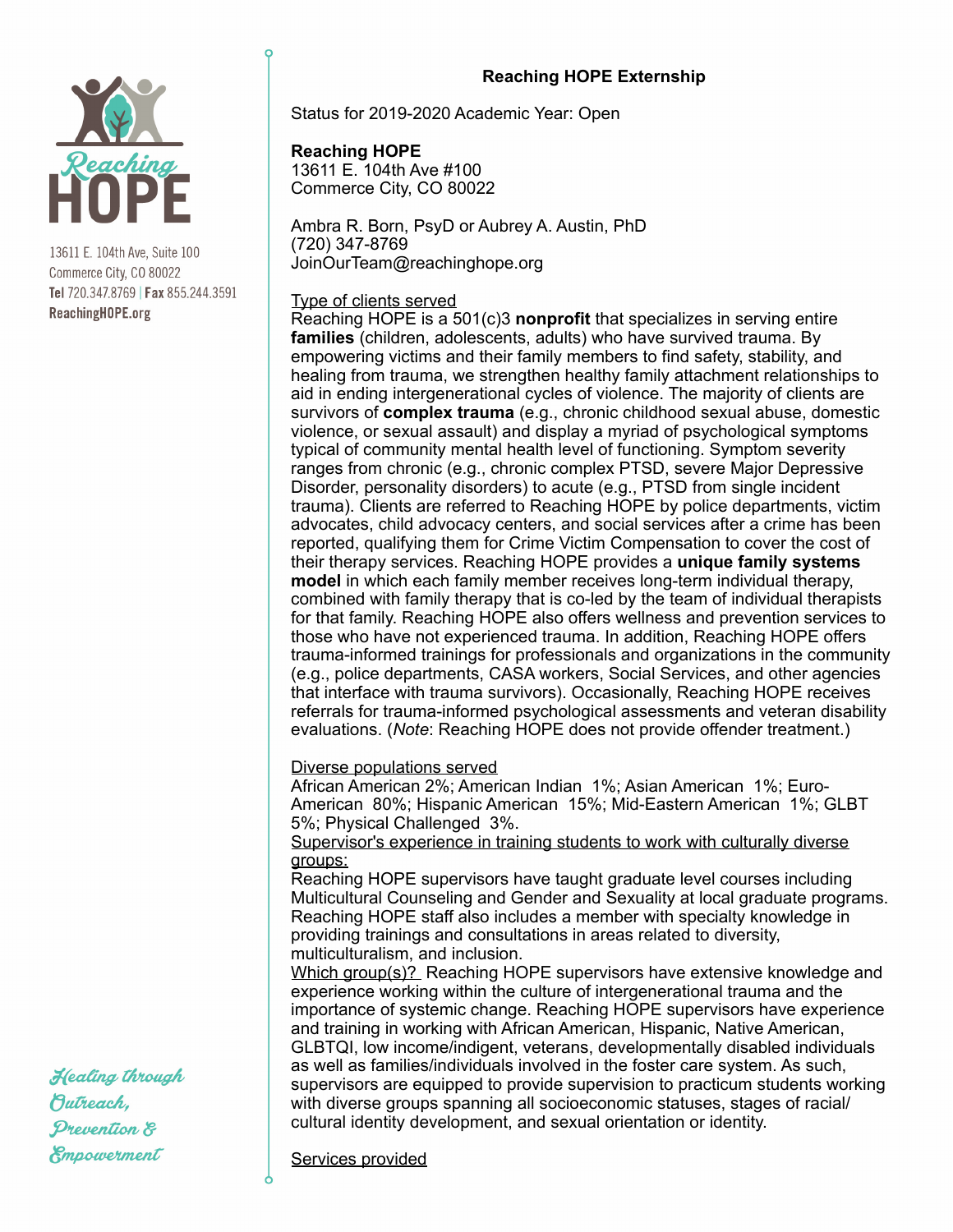

13611 E. 104th Ave, Suite 100 Commerce City, CO 80022 Tel 720.347.8769 | Fax 855.244.3591 ReachingHOPE.org

The typical client at Reaching HOPE has endured severe relational trauma, and as a result, services are focused on healing attachment injuries and strengthening healthy and safe family units. These services include individual, family, couple, parent-child, and group therapy with a focus on the family system. **Reaching HOPE's unique family systems model allows for each non-offending family member to receive long-term individual therapy, combined with family therapy** that is co-led by the team of individual therapists for that family. This creates a dynamic treatment setting in which individual and family treatment needs are assessed and treated concurrently with coordinated efforts by the Reaching HOPE team of therapists. This approach is aimed at bringing together safe family members in a time of need to support one another in the healing process. It is common for each family member to experience a different reaction when a traumatic event has occurred in the family; as such, families heal best when each family member has both individual time to work through these unique reactions, and time as a family to work on healing and moving forward together. To accomplish this in an efficient way, Reaching HOPE schedules family members to all come in at the same appointment time to either (a) meet with their individual therapists, (b) meet as a group with the whole family and the whole treatment team (i.e., everyone's individual therapists), or (c) split the time doing a combination of both. Services are tailored to meet the family's changing needs on a weekly basis. Reaching HOPE integrates and extends **evidence-based treatment for complex trauma** to the family system by implementing a phase-based approach to treating trauma: (1) Family and Environmental Safety and Stability; (2) Internal Safety and Stability for each member; (3) Trauma Processing for each member and the family system; (4) Building Resiliency and Social Engagement.

Reaching HOPE also offers outreach and prevention services, as well as trainings for professionals/organizations. Additionally, Reaching HOPE offers trauma-informed psychological evaluations, mental health evaluations, and veteran disability evaluations.

#### Duties of student extern

Student externs will become part of our **dynamic treatment team that works closely together on all family cases**, thereby often conducting co-therapy with their supervisors and other staff psychologists as part of the treatment model. Student externs will hold a caseload of up to 13 clients, with a time commitment of a minimum of 16.5 hours per week (1 full day, 1 half day, and didactics). Student externs will see children, adolescents, adults, and families for weekly individual and/or family therapy. Requests to work with a desired population are accommodated as often as possible, with a **child specialty** always available. Student extern duties include providing weekly therapy, conducting intake assessments, writing treatment plans, completing chart documentation within same business day, answering and returning client phone calls, and case management services as needed for clients. Students will have opportunities to run therapy groups and workshops. Students will also have many opportunities for professional development including learning about the inner workings and management of a nonprofit, networking and business development, and assisting in providing trainings for other professionals about trauma-informed care. Limited opportunities to conduct psychological assessments and mental health evaluations are available (e.g., 1-2 per year). Limited opportunities to participate in veteran disability evaluations may also be available, which include minimal testing such as mental status exam and symptom checklist administration, scoring, and write-up. Student externs will receive a minimum of 3.25 hours of supervision and training each week with licensed psychologists (individual supervision, group supervision, didactic training and case review). Students are required to attend 1 external trauma

Healing through Butreach, Prevention & Empowerment